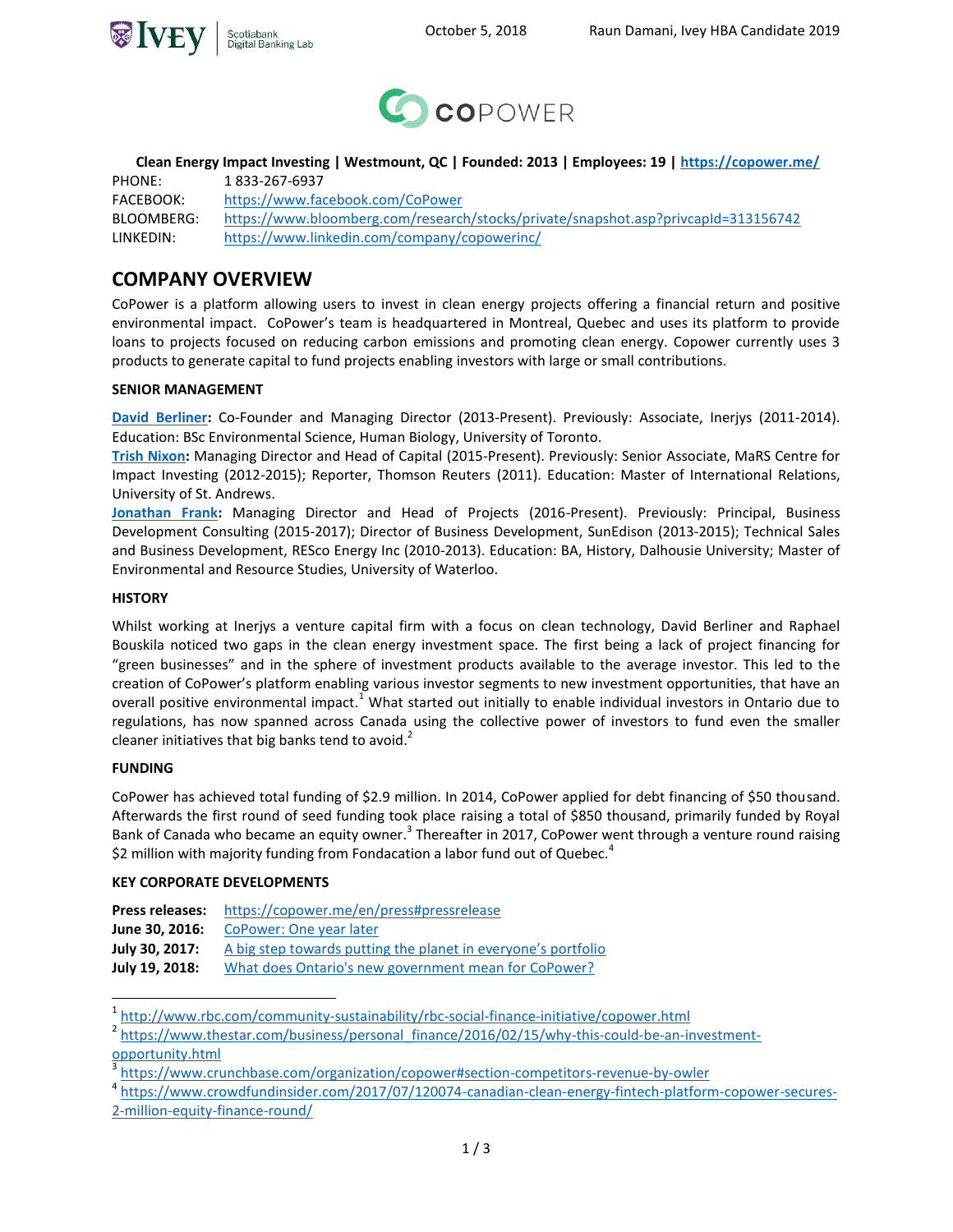

# **BUSINESS HIGHLIGHTS**

#### **STRATEGY**

- **Lenders –** CoPower provides its users with financial vehicles that offer a return and are socially responsible, typically not available to the average Canadian. By offering a niche product that delivers competitive returns CoPower has a defined market with high demand.
- **Borrowers –** CoPower is able to fund green projects, providing them with the capital for upfront costs. The typical borrower is usually not able to finance a loan through traditional channels. CoPower charges the business interest on the loan before taking a portion of proceeds to their lenders.

# **PRODUCTS / PRICING<sup>5</sup>**

- **CoPower Green Bonds:** CoPower's bonds are available to the average retail investor for a minimum investment of \$5,000 on a 4 or 6 year term with a rate of 4% or 5% respectively. The bonds are backed by senior, secured loans to ensure that the energy project is able to repay the investor. Investors have the choice of choosing between quarterly interest payments with principal at maturity or to have interest compound and have interest plus principal payable at maturity. The offering to the clean energy project will range from \$250,000 to \$20,000,000
- **CoPower Credit Facility:** CoPower enables institutional investors and foundations to contribute with a minimum investment of \$500,000 on a 2 year term at a rate of 5% drawdown plus standby fee. The standby fee is in relation to the revolving nature of this vehicle, where the offering size is on average \$5,000,000. This credit facility allows CoPower to loan out to various projects by pooling the loan into CoPower Bonds over time. The initial investment is then leveraged and repetitively reinvested into multiple projects.
- **CoPower Green Infrastructure Fund:** CoPower's Infrastructure Fund is open to accredited individuals and institutional investors at a minimum investment of \$250,000 with offerings ranging from \$5,000,000 to \$10,000,000 on a 2 year term with a target IRR of 10%. This vehicle at its core, is a portfolio of equity investments in various clean energy projects

### **TECHNOLOGY**

CoPower's platform enables users within minutes to make an investment towards a green project, labelling them as an impact investor.<sup>6</sup> The crowdfunding platform can be accessed virtually throughout Canada and is even eligible to be held in most registered accounts such as an RRSP or TFSA. CoPower has also recently partnered with various financial institutions and wealth management firms to help you invest through other methods/platforms.<sup>7</sup>

#### **DISTRIBUTION / LOGISTICS**

Upon pooling funds, CoPower applies a rigorous due diligence process/checklist towards a potential project before lending. CoPower reviews all financial and management history before granting a loan that is often backed by security mechanisms to ensure that all investments by lenders are secured and that all risk has been mitigated.<sup>8</sup>

#### **MARKETING**

 $\overline{a}$ 

CoPower acts as a liaison for individuals and institutions looking to become clean energy impact investors, by pooling their funds and lending out to firms with green projects, that are actively looking for funding.

# **COMPETITORS**

Many of the banks in Canada and the government of various provinces are now making moves to release more green bonds into the market, but here are some firms more so focused on the retail investor and crowdfunding:

1. **SVX** – (Toronto, ON) SVX is a not-for profit investing platform that connects investors to various social or environmental investments.

<sup>5</sup> <https://copower.me/files/tmp/2017%20CoPower%20Investor%20Overview.pdf>

<sup>6</sup> <https://business.financialpost.com/news/fp-street/copower-green-bond-gets-jump-from-new-exempt-rules>

<sup>7</sup> <https://goo.gl/T6hEDD>

<sup>&</sup>lt;sup>8</sup><https://copower.me/en/faq>